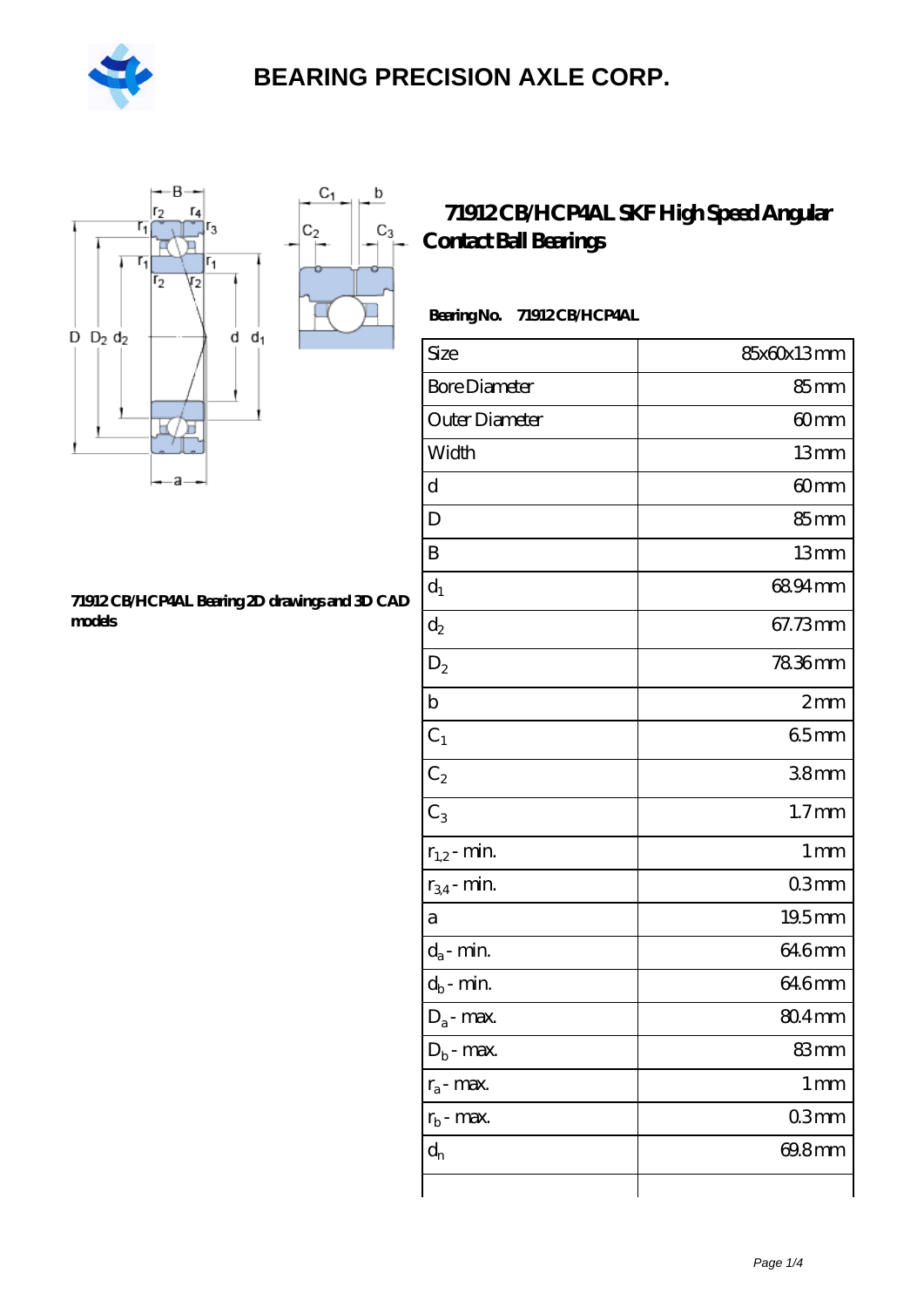

| Basic dynamic load rating-<br>С          | 104 <sub>kN</sub> |
|------------------------------------------|-------------------|
| Basic static load rating - $C_0$         | 88kN              |
| Fatigue load limit - P <sub>u</sub>      | 0375kN            |
| Limiting speed for grease<br>lubrication | 26000r/min        |
| Limiting speed for oil<br>lubrication    | 40000mm/min       |
| Ball - $D_w$                             | 5556mm            |
| $Ball - z$                               | 30                |
| $G_{ref}$                                | 277cm3            |
| Calculation factor - $f_0$               | 98                |
| Preload class $A - G_A$                  | 34N               |
| Preload class $B - G_B$                  | 68N               |
| Preload class C - $G_C$                  | 205N              |
| Calculation factor - f                   | 1.11              |
| Calculation factor - f                   | 1                 |
| Calculation factor - f <sub>2A</sub>     | 1                 |
| Calculation factor - f <sub>2B</sub>     | 1.03              |
| Calculation factor - $f_{\chi}$          | 1.08              |
| Calculation factor - $f_{HC}$            | 1.01              |
| Preload class A                          | 40N/micron        |
| Preload class B                          | 53N/micron        |
| Preload class C                          | 85N/micron        |
| $d_1$                                    | 6894mm            |
| $d_2$                                    | 67.73mm           |
| $D_2$                                    | 78.36mm           |
| $C_1$                                    | 65mm              |
| $C_2$                                    | 38 <sub>mm</sub>  |
| $C_3$                                    | $1.7$ mm          |
| $r_{1,2}$ min.                           | 1 <sub>mm</sub>   |
|                                          |                   |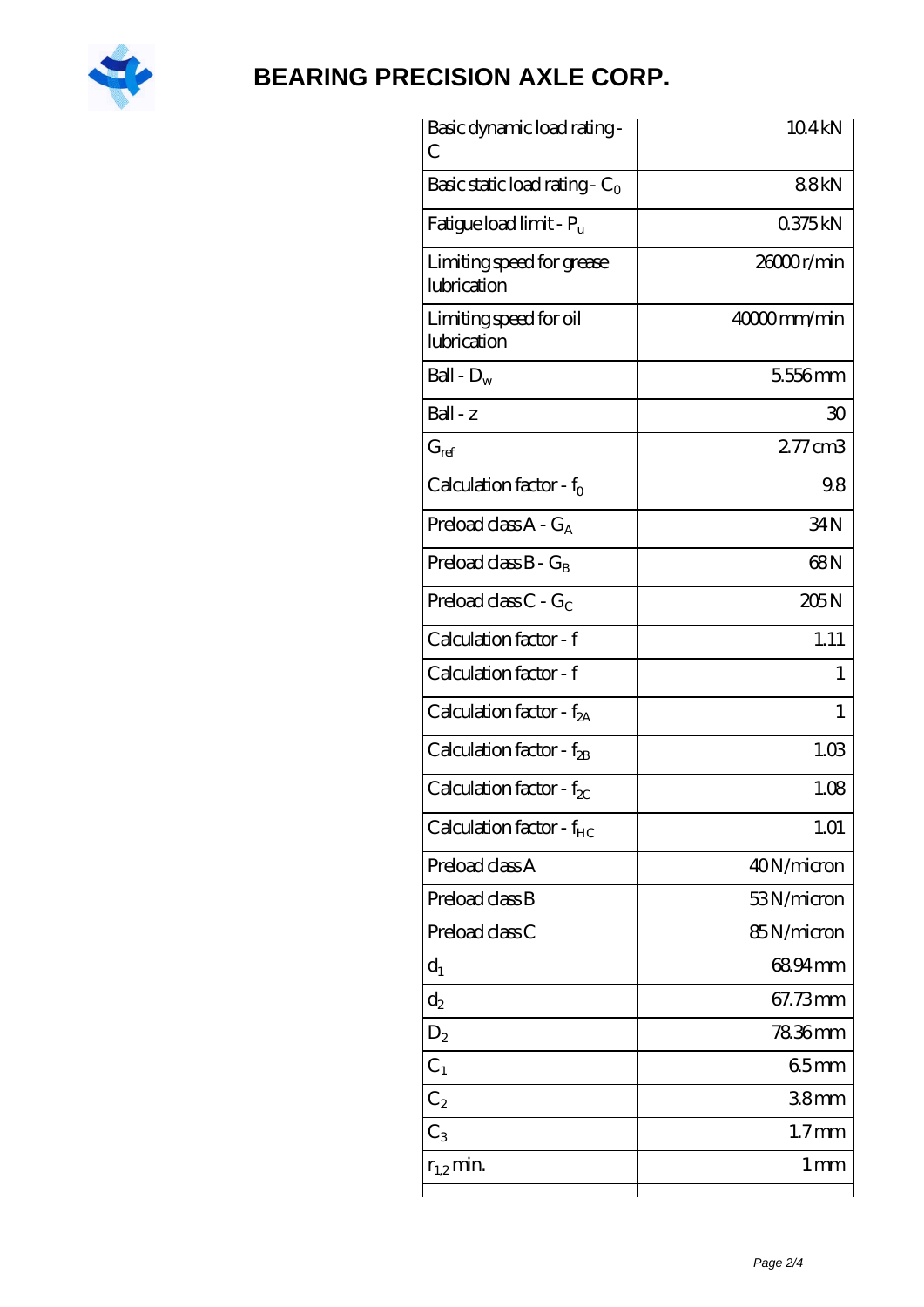

| $r_{34}$ min.                               | 03mm               |
|---------------------------------------------|--------------------|
| $d_{a}$ min.                                | 646mm              |
| $d_h$ min.                                  | 646mm              |
| $D_a$ max.                                  | $804 \text{mm}$    |
| $Db$ max.                                   | 83mm               |
| $r_a$ max.                                  | $1 \,\mathrm{mm}$  |
| $rb$ max.                                   | 03mm               |
| $d_{n}$                                     | 69.8mm             |
| Basic dynamic load rating C                 | 14kN               |
| Basic static load rating $C_0$              | 146kN              |
| Fatigue load limit $P_u$                    | 0375kN             |
| Attainable speed for grease<br>lubrication  | 26000r/min         |
| Attainable speed for oil-air<br>lubrication | 40000r/min         |
| Ball diameter $D_w$                         | 5556mm             |
| Number of balls z                           | 30                 |
| Reference grease quantity<br>$G_{\rm ref}$  | $277 \text{ cm}^3$ |
| Preload class A $G_A$                       | 34N                |
| Static axial stiffness, preload<br>classA   | $40N/\mu$ m        |
| Preload class $B G_B$                       | 68N                |
| Static axial stiffness, preload<br>classB   | $53N/\mu$ m        |
| Preload class C $G_C$                       | 205N               |
| Static axial stiffness, preload<br>classC   | 85N/μ m            |
| Calculation factor f                        | 1.11               |
| Calculation factor $f_1$                    | $\mathbf{I}$       |
| Calculation factor $f_{2A}$                 | 1                  |
| Calculation factor $f_{2B}$                 | 1.03               |
| Calculation factor $f_{\chi}$               | 1.08               |
| Calculation factor $f_{HC}$                 | 1.01               |
|                                             |                    |